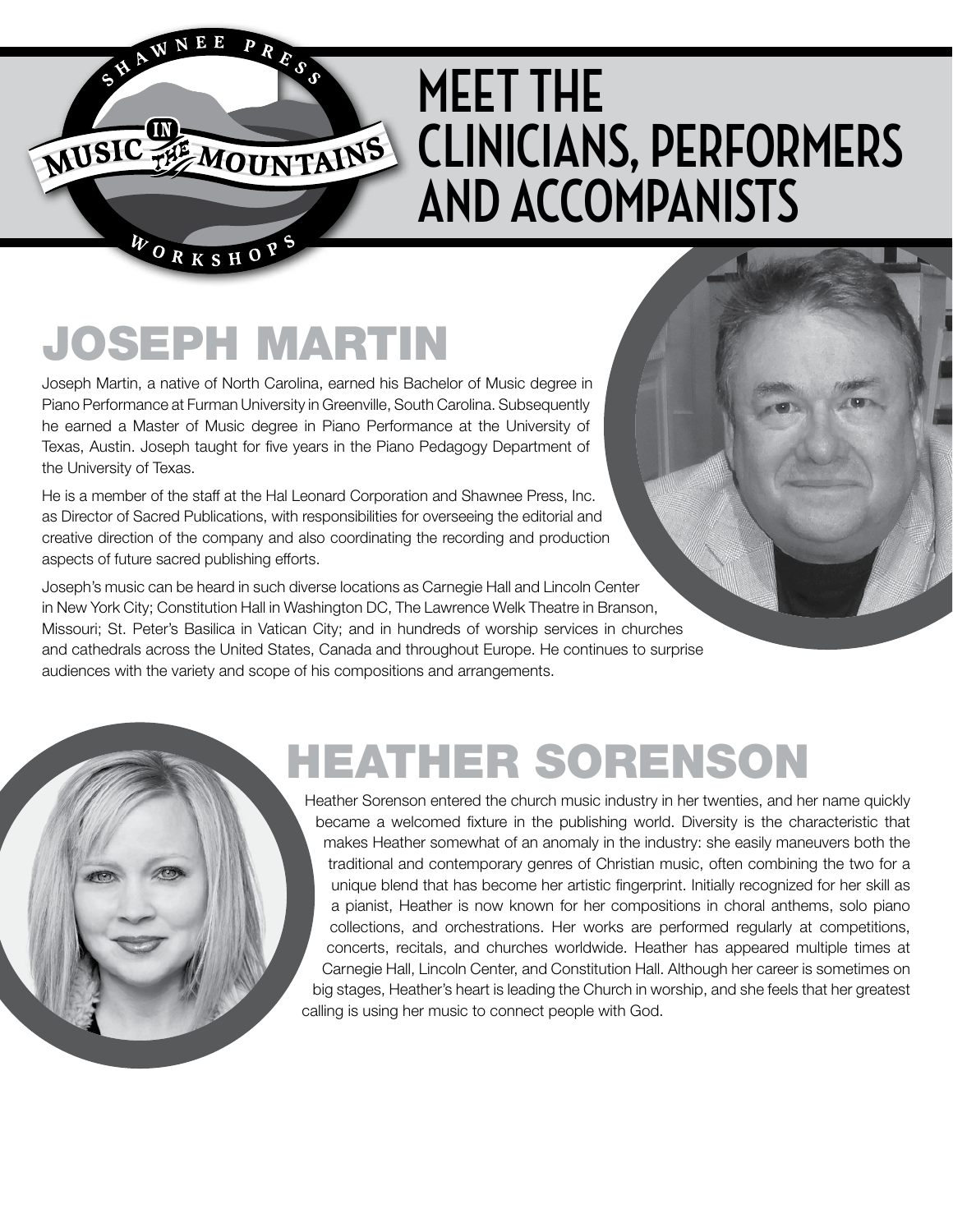

#### **STACEY** NORDMEYER

Stacey Nordmeyer began her career in music publishing as a Choral Editor for Hal Leonard. She was an editor for the textbook series *Experiencing Choral Music*, along with sightsinging methods and music for school and community choirs. Now, as Church Choral Editor, she works exclusively with sacred music for both Hal Leonard and Shawnee Press. She recently has found a voice as composer and arranger, with a number of anthems published in both catalogs.

She has been active in church music for over 30 years, having served as music director, worship leader and pianist at various churches throughout Southeastern Wisconsin. She currently directs the praise bands and one of the adult handbell choirs at Unity Lutheran Church, in Brookfield, Wisconsin.

Stacey holds a Bachelor of Music degree with an emphasis in piano and music theory from the University of Wisconsin-Whitewater, and she is a member of the Milwaukee Handbell Ensemble.

# BRAD NIX

Dr. Brad Nix currently serves as an editor for Hal Leonard, where he works in the sacred choral division. As a widely recognized composer and arranger, he has written for many of the nation's major publishers and has well over 120 pieces in print. He frequently travels throughout the country as a clinician for reading sessions and conferences. In addition to his work in the music industry, Brad serves on the staff of First Baptist Church of Bastrop, TX. His responsibilities at the church include planning worship, leading worship, and directing several choral and instrumental ensembles. Brad previously served for many years as Associate Professor of Music and Department Chair at Sterling College, located in Sterling, KS. At Sterling College, he taught music theory, composition, orchestration, applied piano, and group piano. Originally from Dallas, GA, Brad received his DMA degree from The University of Colorado at Boulder.

#### SUE MARTIN

Sue Martin, a native of Ohio, received her music degree from Bowling Green State University. While completing her master's degree, legendary choir director Fred Waring discovered her and soon she began touring as principal soloist with "The Pennsylvanians." Later she began an almost twenty year run as an actress and performer at Walt Disney World. She has sung for millions of people as a member of the "Voices of Liberty" at Epcot Center. She has appeared in numerous musicals and shows including, *Broadway at the Top*, *The Hoop-de-doo Revue*, and many lead roles in regional theatre. Her credits include *The Music Man*, *A Little Night Music*, *It's a Grand Night for Singing*, *Phantom of the Opera*, and many others. She has sung at The White House, Lincoln Center, Kennedy Center, Carnegie Hall and numerous churches and concert halls across the country and Europe. She was a featured performer on the inaugural cruises of the Disney Cruise Line and is perhaps most recognized for her portrayal as Ariel from *The Little Mermaid* for the stage show version of this Disney classic.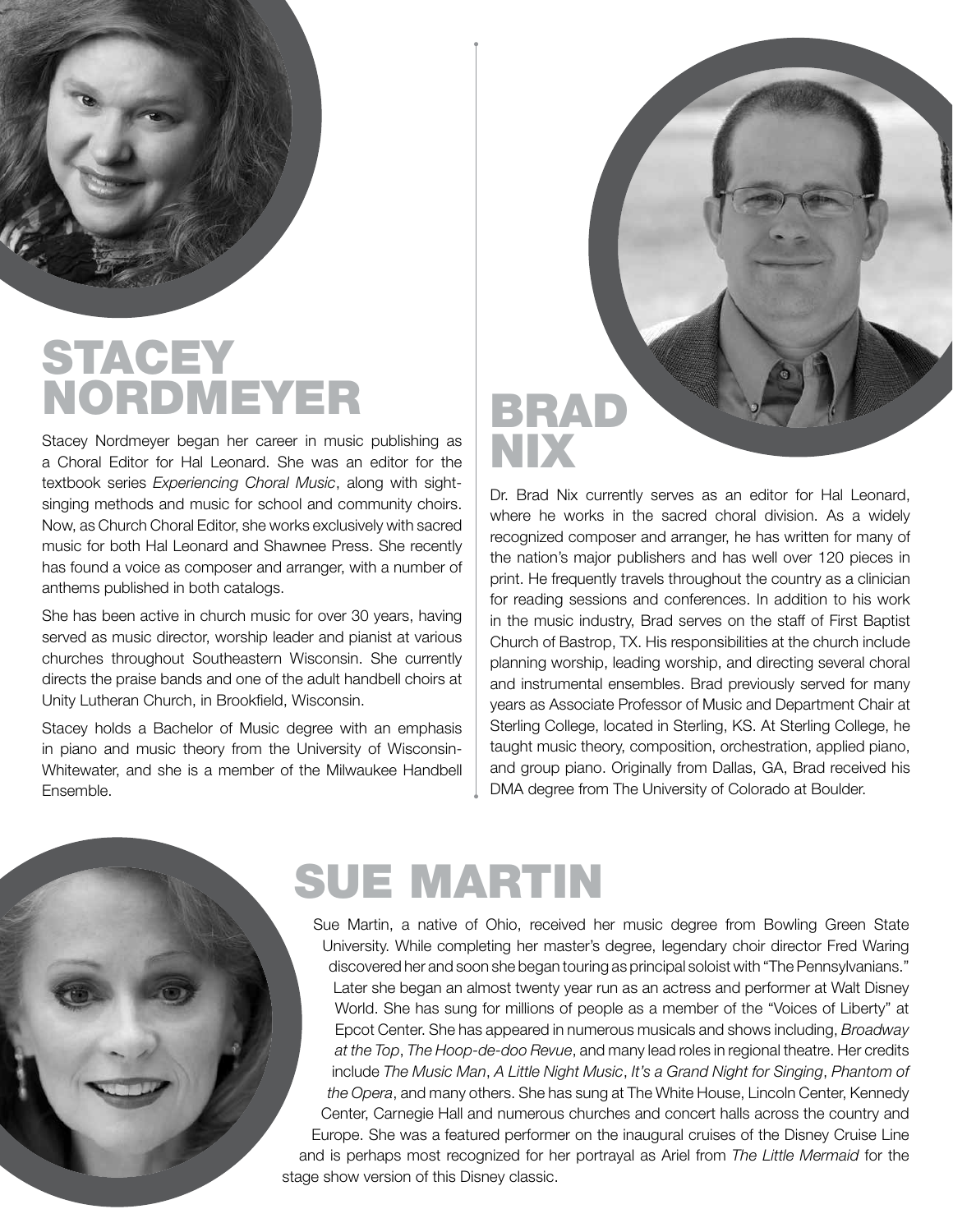

# NANCY PRICE

Nancy Price holds Bachelor of Music and Master of Music degrees in music education from Ithaca College and, for several years, was a high school choral director. She is actively involved in the music program at Perinton Presbyterian Church in Fairport, New York and frequently performs as a soloist and guest conductor. Nancy has been writing with her former teacher, Don Besig, since 1980 and together they have collaborated on hundreds of compositions for school and church choirs. She is a member of MENC, NYSSMA, Sigma Alpha Iota, and ASCAP and is the recipient of several ASCAP special awards. Nancy brings her years of teaching and conducting experience to her sessions and is frequently sought after as a clinician.



### JOSHUA CHAI

Joshua Chai is the Director of Choral Activities, the chair of the music program, and the University Cantor at Concordia University Texas, where he directs the University Choir and Concordia Singers and teaches courses in music theory, conducting, choral methods, and music technology. He has taught collegiate mixed, men's, and women's choirs since 2002 and has taught at Concordia Texas since 2009. He holds a DMA in Choral Conducting from the University of Kentucky, an MM from California State University Long Beach, and a doublemajor undergraduate degree from St. Olaf College in music and mathematics. Dr. Chai is a conductor, composer, tenor, organist, pianist, and a featured speaker on worship arts and choral practice.

As a composer, Dr. Chai has been commissioned by choirs across the country including collegiate, high school, church and children's choruses, with his music sung at concerts, choral conference performances, and worship services. He has served as a pianist for national and all-state honor choirs and professional choral performances around the world.

#### JEFF REEVES

Jeff Reeves serves as Choral Editor with Hal Leonard LLC in Milwaukee, WI. In this role, Jeff works as the primary editor for the *Discovery Choral Series* and the Shawnee Press sacred choral catalog for children, *Worship Songs Junior*. Jeff has also been the primary editor for the *Henry Leck Choral Series* as well as a team editor for the Hal Leonard/McGraw-Hill choral curriculum, *Voices In Concert*. In addition to his work in the music publishing industry, Jeff also serves as the Director of Children's Music Ministries at St. Matthew's Lutheran Church in Wauwatosa.

Since 1990, Jeff has specialized in the field of church music for children. His work in both the music publishing industry and the local church has given him the unique opportunity to understand the needs of children's choirs within the larger ecumenical community. He is the author of numerous publications including children's music curriculum materials, teaching articles, as well as choral and handbell works for children of all ages.

Jeff holds a Bachelor of Music degree from Oklahoma Baptist University and a Masters of Church Music degree from Southern Theological Seminary.